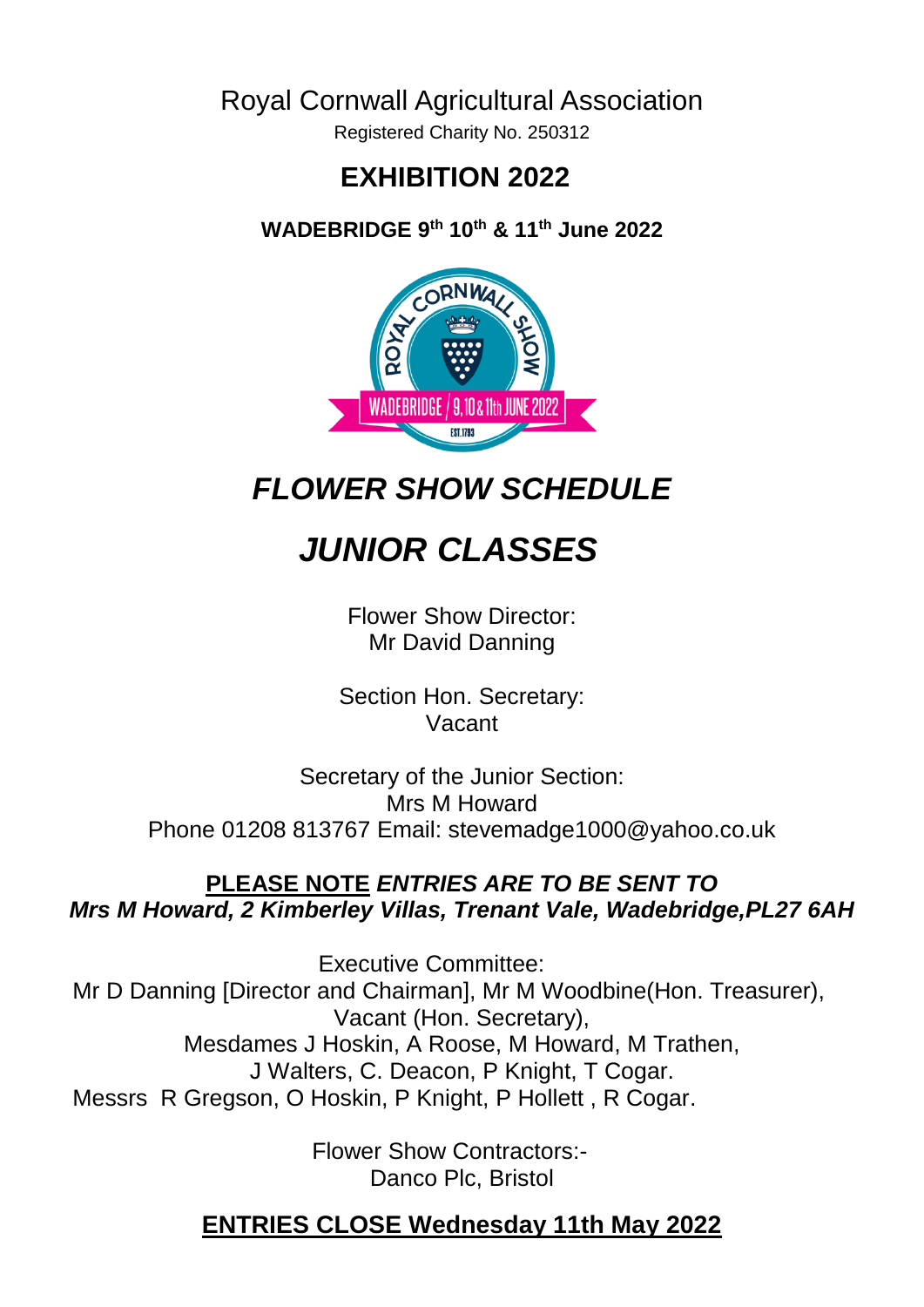#### *LIST OF CONTENTS*

Flower Pavilion Opening Times

List of Judges

Flower Show Regulations

Junior Section, Classes 1 - 18

Entry Form

#### **TIMES OF OPENING:**

| Thursday: | $9.00am - 6.30pm$  |
|-----------|--------------------|
| Friday:   | $8.30am - 6.30pm$  |
| Saturday: | $8.30$ am - 4.45pm |

#### JUDGES:

**Classes 2 – 5 Mrs A Roose, Par Classes 1 and 7 – 13 Mrs L Mounce, Lifton Classes 6 and 14-18 Mr L Shoesmith, Redruth**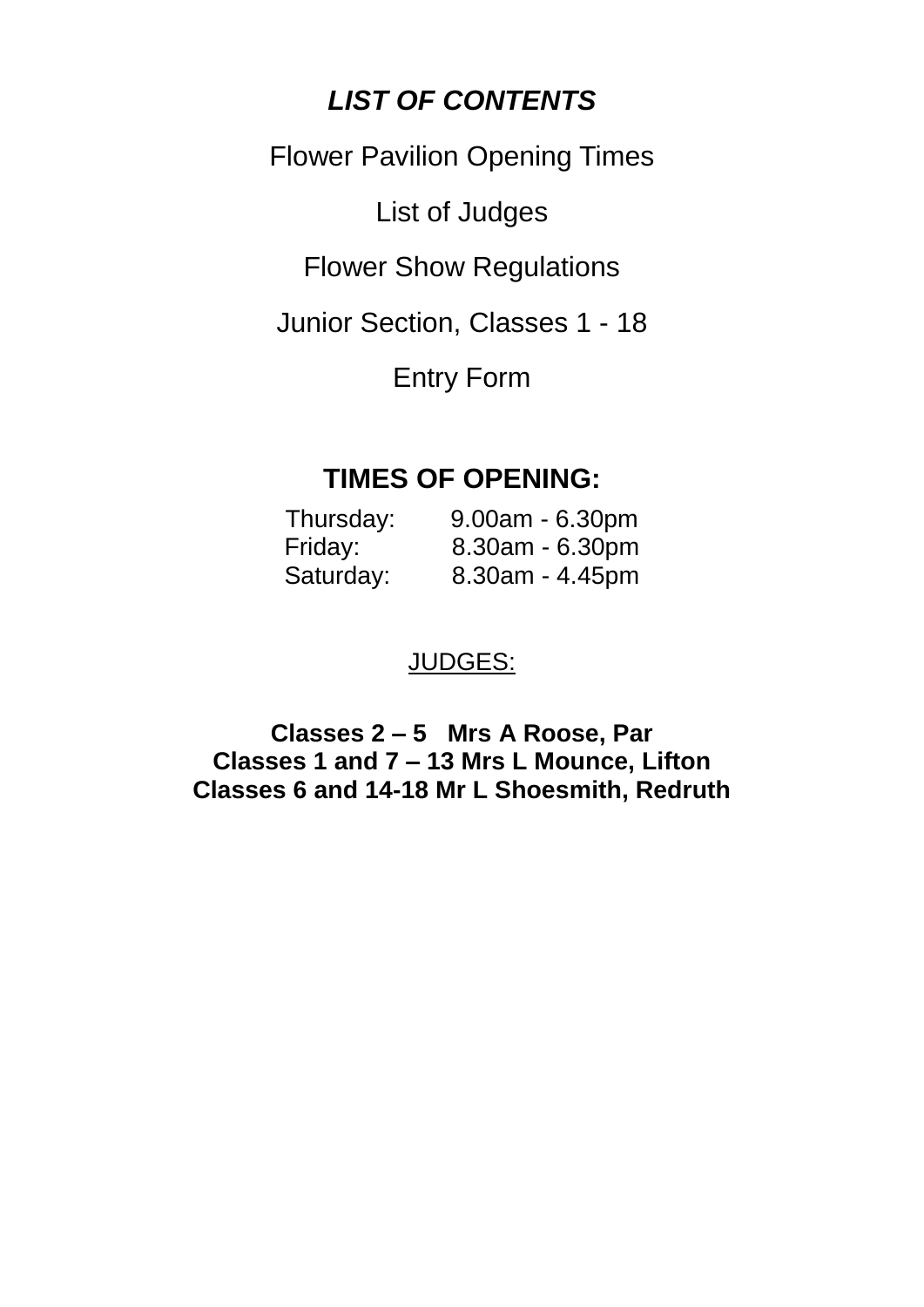- 1. Exhibits may be staged from 9.00am on the Wednesday prior to the Show. **STAGING IN JUNIOR SECTION NOT ALLOWED AFTER 7.00PM UNLESS BY PRIOR ARRANGEMENT WITH Mrs Madge Howard. No dogs allowed in Flower Tent during staging (other than assistance dogs).**
- 2. The Show will be held as a section of the Royal Cornwall Agricultural Exhibition at Wadebridge on 9<sup>th</sup> 10<sup>th</sup> & 11<sup>th</sup> June 2022.
- 3. The Flower Tent will be open from 9.00am to 6.30pm on Thursday, 8.30am to 6.30pm on Friday and 8.30am to 4.45pm on Saturday. The last admittance on each day will be 30 minutes before closure. **Competitive exhibits may not be removed before 5.00pm on Saturday 11th June. Exhibitors ignoring this regulation may not be able to exhibit in future shows.**
- 4. Exhibitors must make their entries on the Entry Forms provided with this schedule to arrive not later than 11th May 2022. Cancellations must be notified by 21st May. **Entries will only be accepted if entry forms are received by Mrs M Howard.**
- 5. Exhibitors are not entitled to free entry to the Showground.
- 6. Any naming of Flowers and Plants must be done on plain labels.
- 7. The committee will not be liable for loss or damage to exhibits or personal property.
- 8. The judges will be at liberty to withhold awards where the exhibits are deficient in number or merit. **The decision of the Judges shall be final**.
- 9. **The committee reserves the right to disqualify or remove any exhibit**.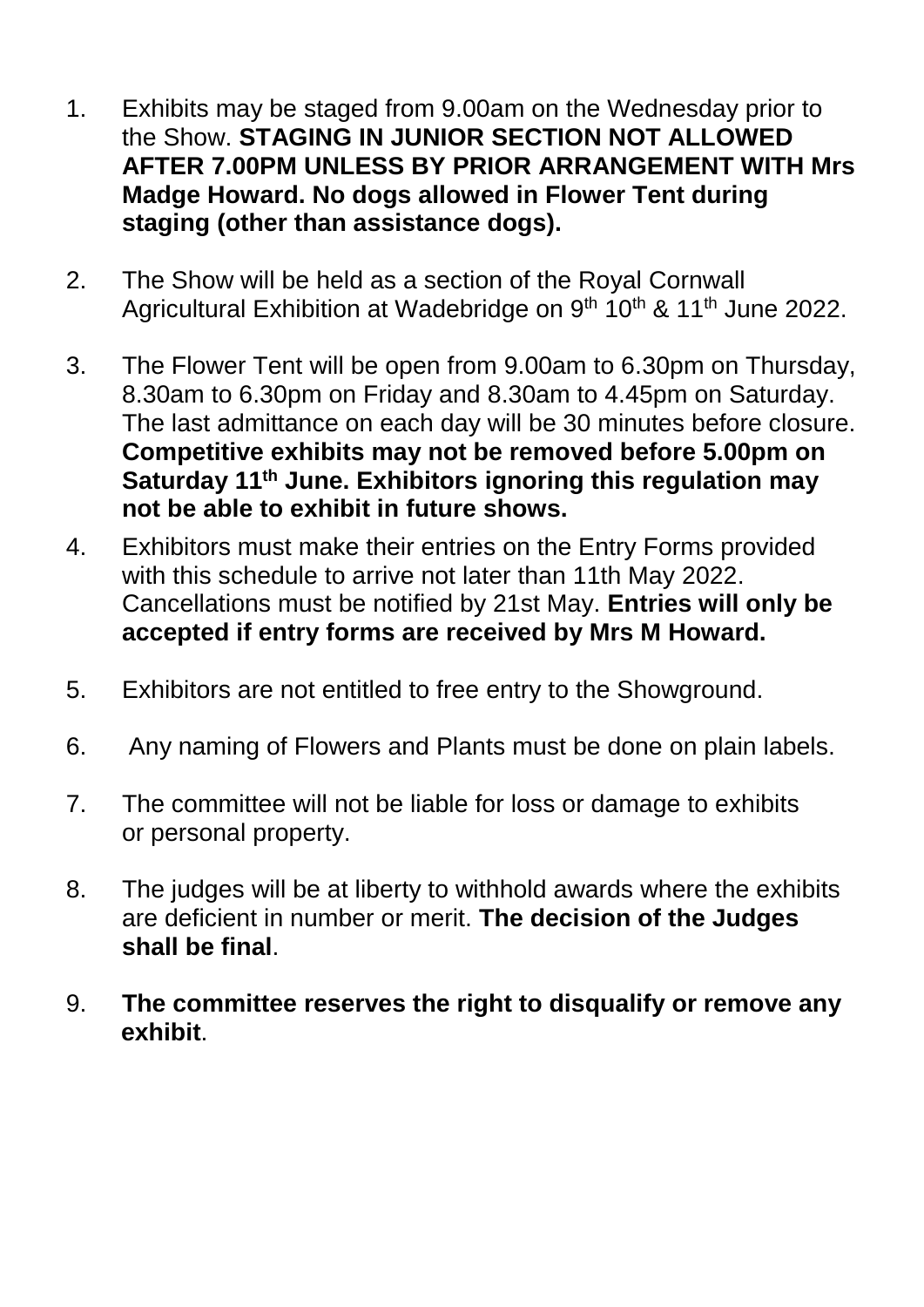- 10. **The Trophies are held for one year, and are to be returned to the Section Secretary in clean condition by 1st May**. For alternative arrangements please telephone 01208 813767.
- 11. **All exhibits, if required by the exhibitor, must be claimed by 6.00pm on the third day of the show, unless prior arrangements are made with Mrs Howard.**
- 12. Winners may collect their trophies between 1.30pm and 5.00pm on Saturday from the Flower Pavilion Office.

#### 13. RCAA Privacy Policy

The Royal Cornwall Agricultural Association privacy policy sets out the basis on which any personal data we collect from you, that you provide to us or that we may receive from others about you will be processed by us. It includes data that we hold electronically and in paper files.

Names, addresses and details of entries will be published in the catalogue of entries and passed to our printers, solely for the purpose of compiling the catalogue. Results information may be published (in printed form and online) and provided to the Press and Breed Societies for publication. Information relating to Exhibitors and their animals / exhibits may be provided to Department of Environment, Fisheries and Rural Affairs (DEFRA), Trading Standards, Animal and Plant Health Agency (APHA), British Cattle Movement Service (BCMS), SAC, Breed Societies, County Councils, Veterinary Advisors and others who have regulatory access.

Please see our website [www.royalcornwallshow.org](http://www.royalcornwallshow.org/) for full details of our Privacy Policy.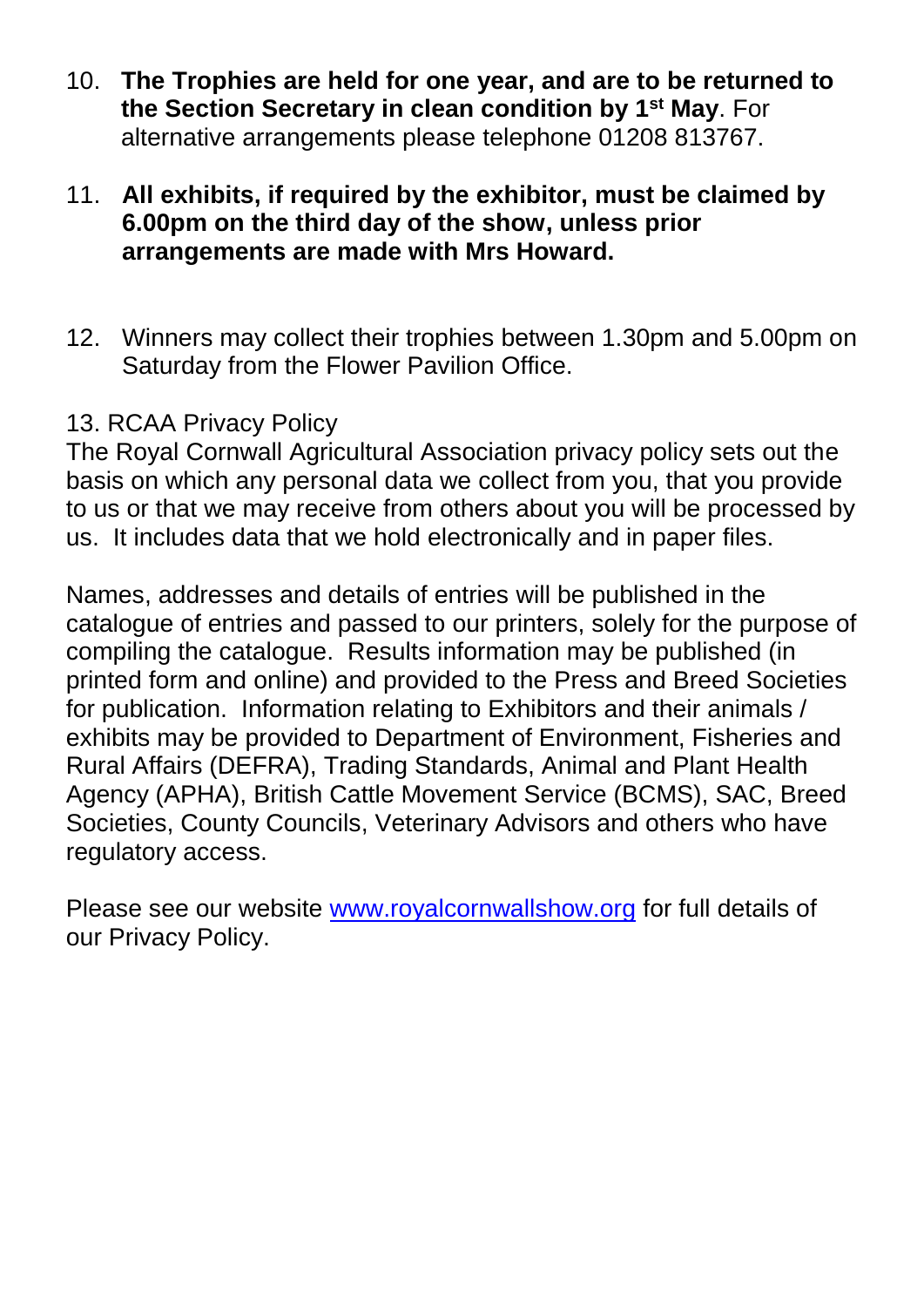# **JUNIOR CLASSES**

# **Theme: The United Kingdom and the Commonwealth.**

Entries are welcomed from individual children and students up to and including age 18 as well as from schools, colleges and other organisations.

Individual exhibitors are limited to one entry per class. The maximum number of entries from schools and colleges are detailed below each class.

All materials to be provided by the exhibitor.

To avoid disqualification all entries must be the UNAIDED work of the exhibitors, and be undertaken without any form of assistance from any adults.

ROYAL CORNWALL CERTIFICATES and ROSETTES will be given for 1<sup>st</sup>, 2<sup>nd</sup>, 3<sup>rd</sup> and 4<sup>th</sup> prizes in each class except in the case of low entry when the judges will give special consideration.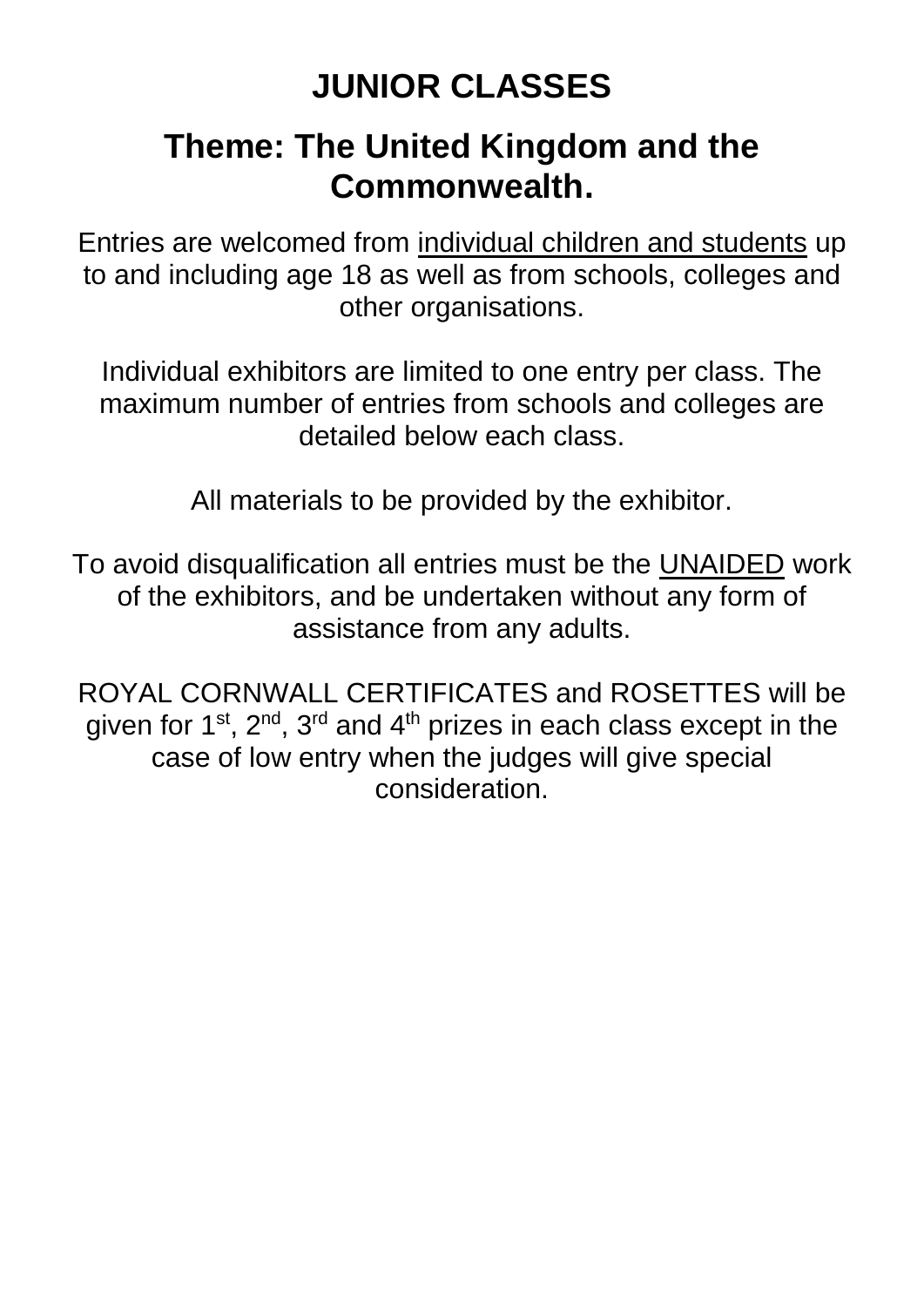# **CLASSES 1 – 6 GARDENS / FLOWERS**

### **Class 1 "A Palace Garden".**

For exhibitors in Pre-School and Key Stage 1. A design created with the aid of plants which need not be rooted. The arrangement to be exhibited in a standard seed tray. **Up to 10 exhibits per school**.

#### **Arrangements in Classes 2 – 5 must be the unaided exhibitor's work and created on site in the tent.**

### **Class 2 "A Royal Crown."**

An exhibit of flowers and foliage arranged in own container. For exhibitors in Pre-School and Key Stage 1. Space allowed 30cm  $x$  30 $cm$ 

### **Class 3 "The Red Arrows."**

An exhibit of flowers and foliage arranged in own container. For exhibitors in Key Stage 2. Space allowed 40cm x 40cm.

#### **Class 4 "Ceremonial Splendour."**

An exhibit of flowers and foliage arranged in own container. For exhibitors in Key Stage 3 and above. Space allowed 40cm x 40cm.

# **Class 5 A Bowl of Floating Flowers For A Regal Table.**

An exhibit of flowers in a bowl no larger than 30cm diameter. This class is open to interpretation by the exhibitor. Space allowed 30cm x 30cm. **Up to 10 exhibits per school**. All Key Stages. **5a – Pre School & KS1. 5b – KS2, 5c – KS3 & above.**

### **Class 6 Any One Specimen Flower / Bloom**

This exhibit must have been grown at home or in school or been in possession of the exhibitor for at least 6 weeks before the show (No artificial materials). A vase will be provided for staging. **6a – Pre School & KS1, 6b – KS2, 6c – KS3 & above.**

### **Up to 10 exhibits per school**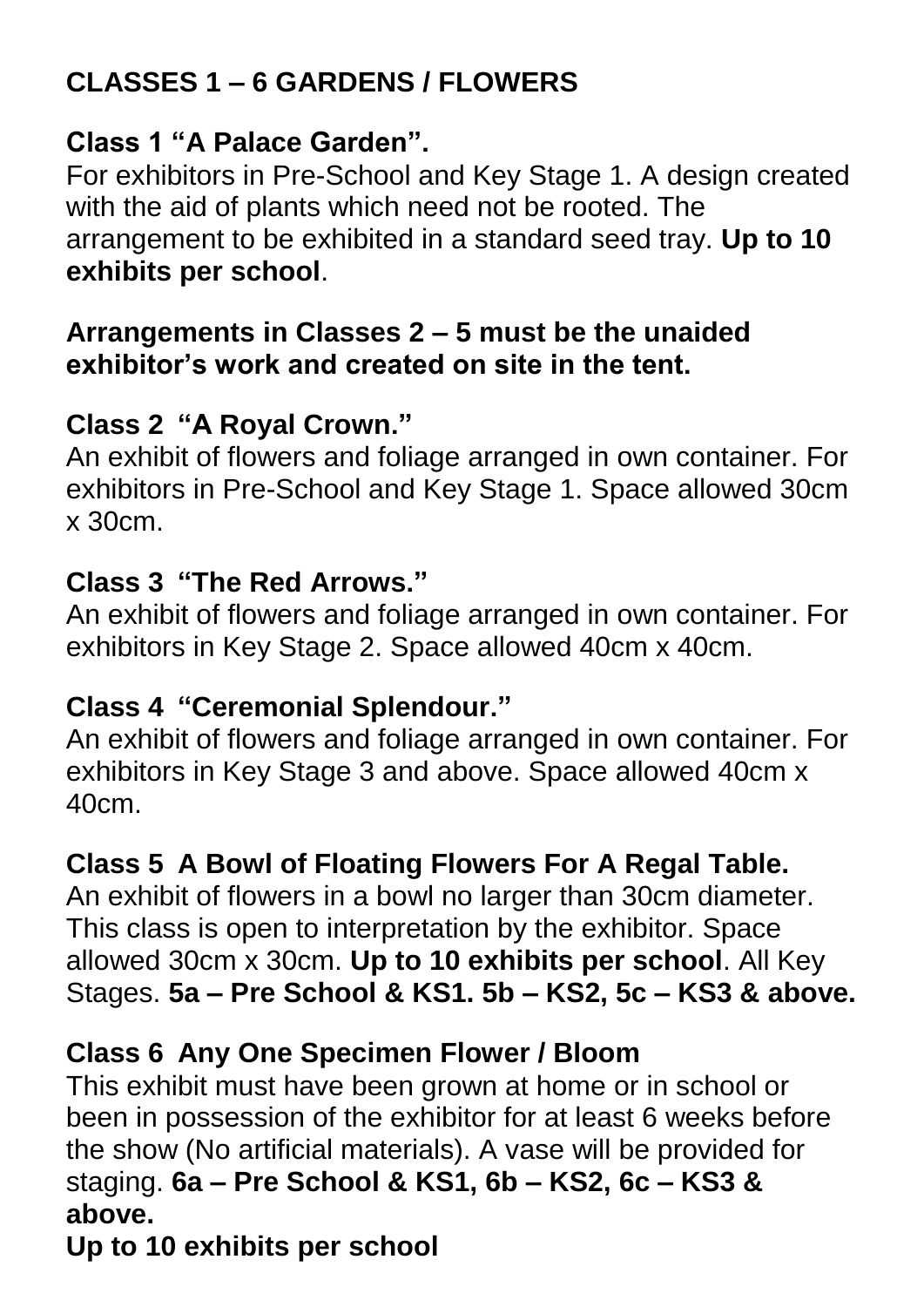# **CLASSES 7 – 13 CRAFT**

### **Class 7 A Commemorative Plate**.

Space allowed 15cm x 15cm. Open to exhibitors in all key stages. **Up to 30 exhibits per school**. 7**a – Pre School & KS1, 7b – KS2, 7c – KS3 & above.**

#### **Class 8 A Flower from the Commonwealth.**

**Made** from clay or similar material. Space allowed 15cm x 15cm. **Maximum of 30 exhibits per school**. **8a – Pre School & KS1, 8b – KS2, 8c – KS3 above.**

# **CLASSES 9, 10 & 11 COLLAGE COMPETITION**

#### **Themes : "The Scottish Highlands." "Changing the Guard." "A Canopy of Green."**

Schools should select one theme; each Collage should be based on one subject and this should be indicated on each exhibit. **Size 60cm x 60cm** Mounted on rigid paper/card. Please **DO NOT** use hardboard. **Mainly natural materials should be used.**

**Maximum 5 exhibits per school**. It is intended that these collages should form a backcloth for the other Junior Classes.

### **Class 9 Collage**

For exhibitors in Pre-School & Key Stage 1.

# **Class 10 Collage**

For exhibitors in Key Stage 2.

# **Class 11 Collage**

For exhibitors in Key Stage 3 and above.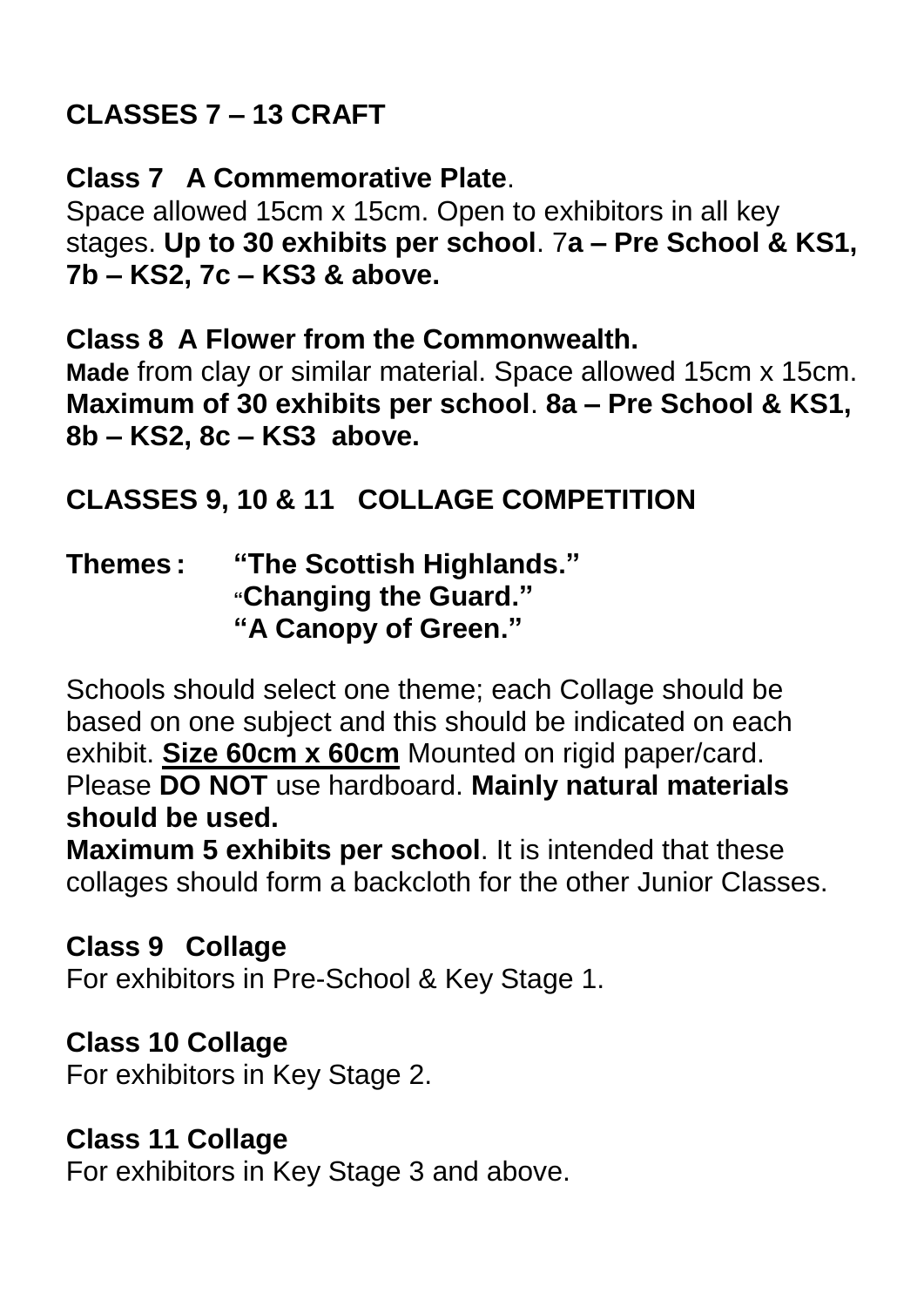**Class 12 Bunting showing Flags of the Commonwealth** Must be capable of being hung for display purposes. Size of flag 15cm x 21cm (A5), length of bunting not to exceed 1mtr. **Up to 30 flags, five flags per metre. Maximum of six x one metre lengths per school**. Open to all Key Stages. **12a – Pre School & KS1, 12b – KS2, 12c – KS3 & above.**

**Class 13 A Guest at a Garden Party.** A free standing display on a firm base. Floor space allowed 60cm x 60cm. Maximum height 170cm. To be made from recycled materials. **Only 3 entries per school**. Open to all key stages. **13a – Pre School & KS1, 13b – KS2, 13c – KS3 & above.**

**CLASSES 14 – 18 LIVE PLANT – Open to all Key Stages** These exhibits must have been grown at home or school or been in possession of the exhibitor for at least 6 weeks before the show (no artificial material)

**Class 14 Window Boxes.** Red, White and Blue Flowers growing in a window box, not to exceed 80cm x 25cm. It must not contain any artificial plant material. Suitable staging will be provided. **Up to 5 exhibits per school**. **14a – Pre School & KS1, 14b – KS2, 14c – KS3 & above.**

**Class 15 An Arrangement of Plants Growing in a Handbag.**  This should contain a minimum of two different plants. It must not contain any artificial plant material. Space allowed 30cm x 30cm. **15a – Pre School & KS1, 15b – KS2, 15c – KS3 & above.**

**Class 16 A Collection of Plants Growing in an Assortment of Biscuit Tins.** Plants, cultivated from seed, growing in a tin. This class encourages children to learn how plants grow. Space allowed 50cm x 50cm. **Up to 2 exhibits per school**. **16a – Pre School & KS1, 16b – KS2,**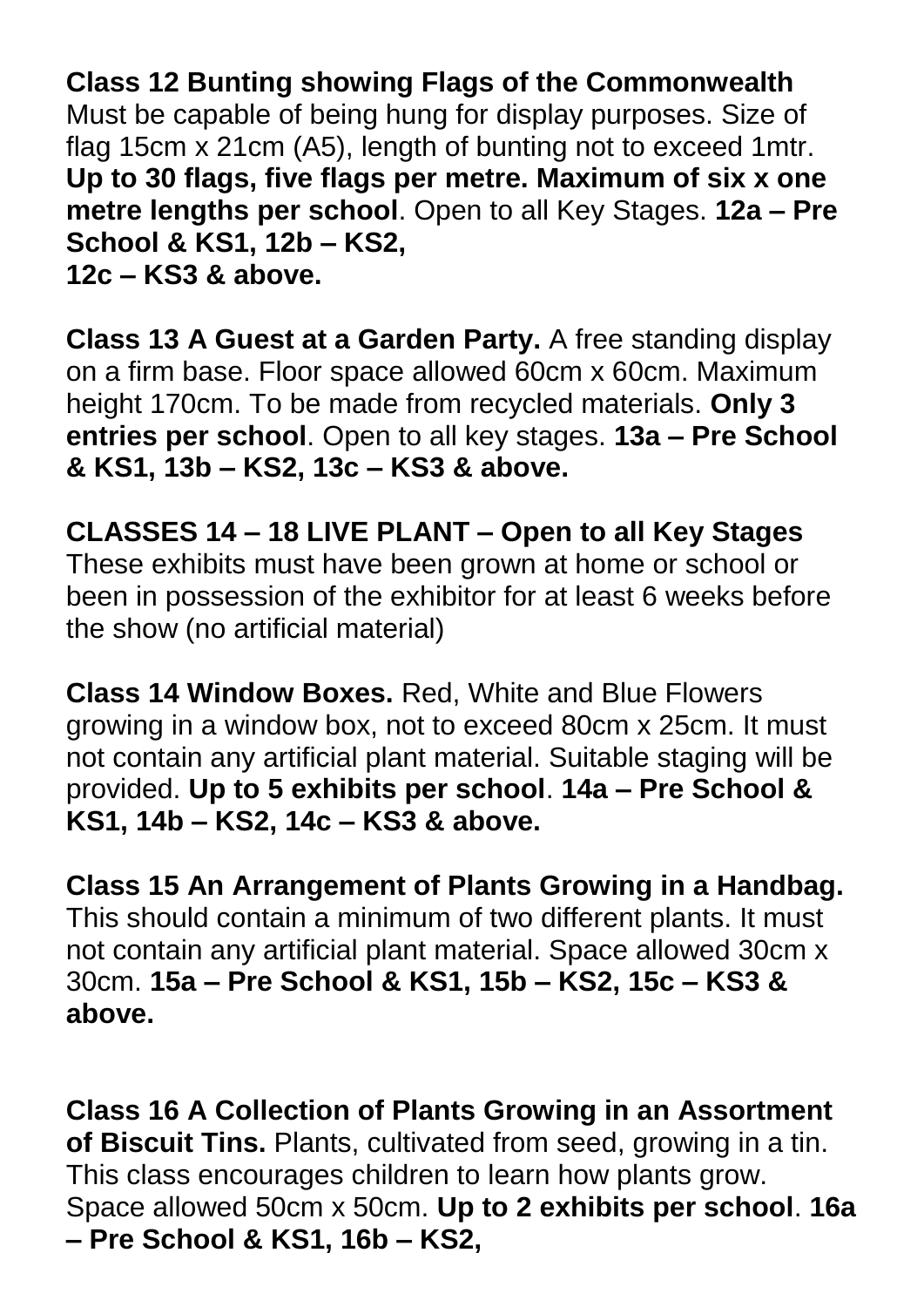**16c – KS3 & above.**

**Class 17 A Selection of Medicinal Herbs growing in own containers.** Space allowed 35cm x 35cm. **17a – Pre School & KS1, 17b – KS2, 17c – KS3 & above.**

**Class 18. The Head Gardener's Wheelbarrow containing growing flowers and vegetables.**This class enables children to learn about and care for growing plants and may be in a child / small adult barrow. Maximum size of butt 55cm x 80cm. Please state which on entry form. **Maximum of 2 entries per key stage. 18a – Pre School & KS1, 18b – KS2, 18c – KS3 & above.**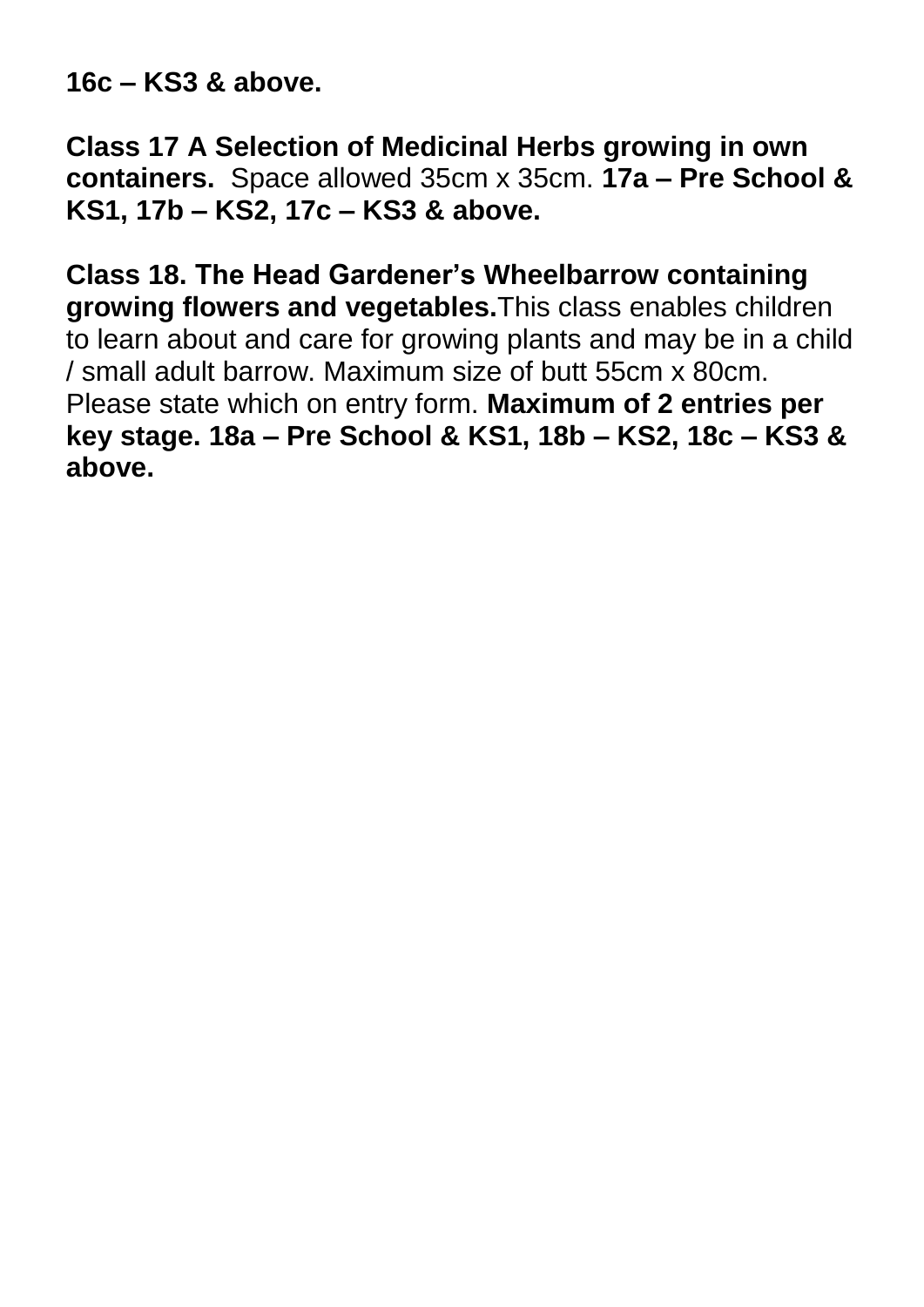The TRELAWNEY GARDEN CENTRE CHALLENGE CUP will be awarded to the best exhibit in Classes 2, 3 & 4 Flower Arrangements.

The IAN BURNETT CUP will be awarded to the school that achieves the highest total number of points in the Junior Section.

The TREVE HOLMAN CHALLENGE CUP will be awarded to the most successful exhibitor in the whole Junior Section.

Trophy winners may collect their trophies between 1.30pm and 5.00pm on Saturday from the Flower Show Office.

#### **Notes from the Judges.**

Please could all exhibitors be very careful about the size of their exhibit.

Please be aware that no exhibitor name should be showing.

Please note that the committee cannot be responsible for exhibits which are not collected after the show.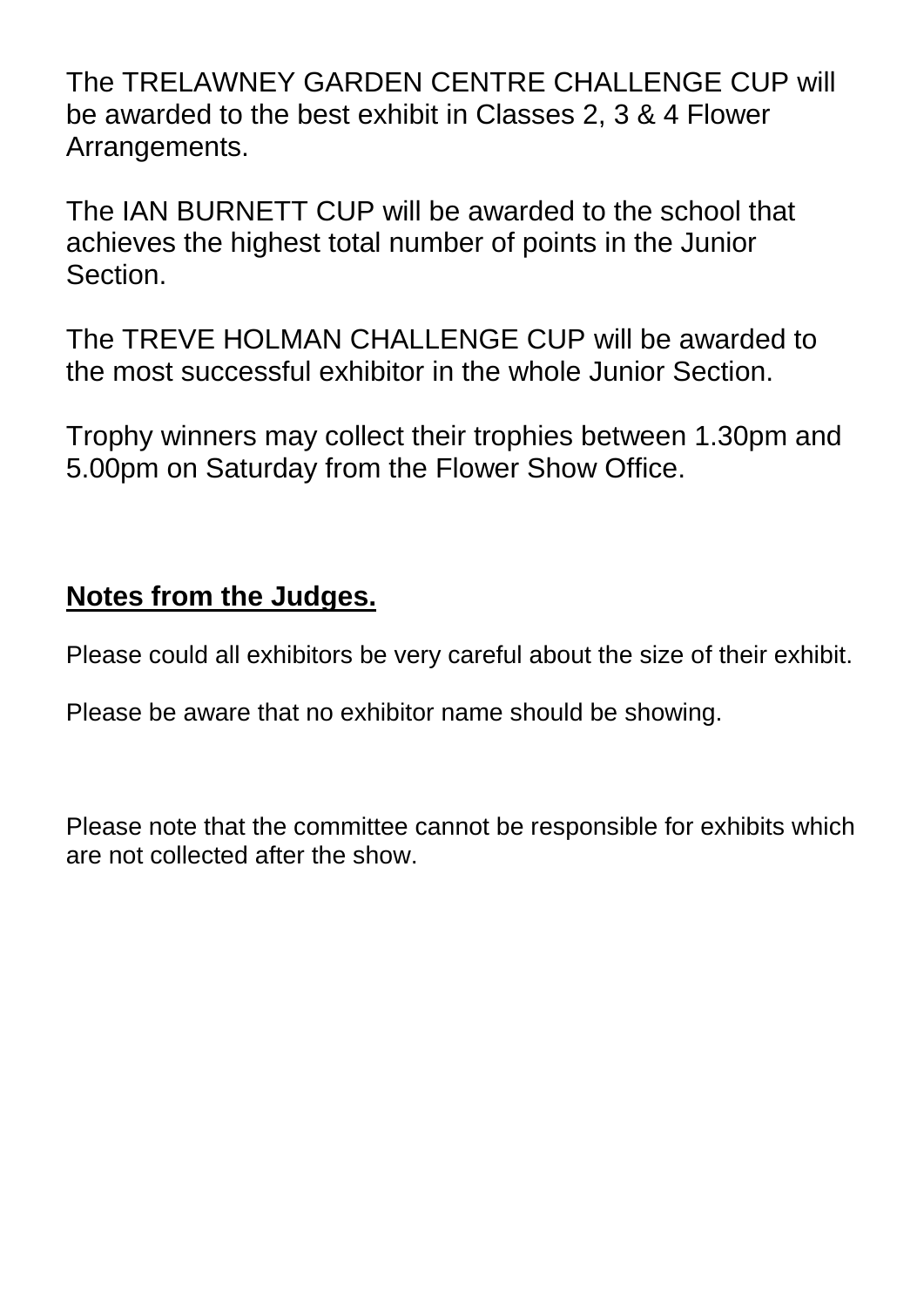#### **PLEASE PHOTOCOPY THIS AND RETAIN FOR YOUR RECORDS**

Royal Cornwall Agricultural Association HORTICULTURAL SECTION Wadebridge 9<sup>th</sup> 10<sup>th</sup> & 11<sup>th</sup> June 2022

This copy of your entry form to be completed and returned with a stamped addressed envelope for acknowledgement of entry to:-

Mrs M Howard, 2 Kimberley Villas, Trenant Vale, Wadebridge, PL27 6AH

Phone: 01208 813767. Email: stevemadge1000@yahoo.co.uk

Entries to arrive not later than 11th May and ONLY ACCEPTED if received by Mrs M. Howard at above address.

| <b>Class</b> | Key          | <b>Class</b> | Names required for schools Total number of               |                   |
|--------------|--------------|--------------|----------------------------------------------------------|-------------------|
| No.          | <b>Stage</b> | details      | Or families (for use on bench cards<br>and certificates) | entries per class |
|              |              |              |                                                          |                   |
|              |              |              |                                                          |                   |
|              |              |              |                                                          |                   |
|              |              |              |                                                          |                   |
|              |              |              |                                                          |                   |
|              |              |              |                                                          |                   |
|              |              |              |                                                          |                   |
|              |              |              |                                                          |                   |
|              |              |              |                                                          |                   |
|              |              |              |                                                          |                   |
|              |              |              |                                                          |                   |
|              |              |              |                                                          |                   |
|              |              |              |                                                          |                   |
|              |              |              |                                                          |                   |
|              |              |              |                                                          |                   |
|              |              |              |                                                          |                   |
|              |              |              |                                                          |                   |
|              |              |              |                                                          |                   |
|              |              |              |                                                          |                   |
|              |              |              |                                                          |                   |

#### Cancellations must be notified by 21st May